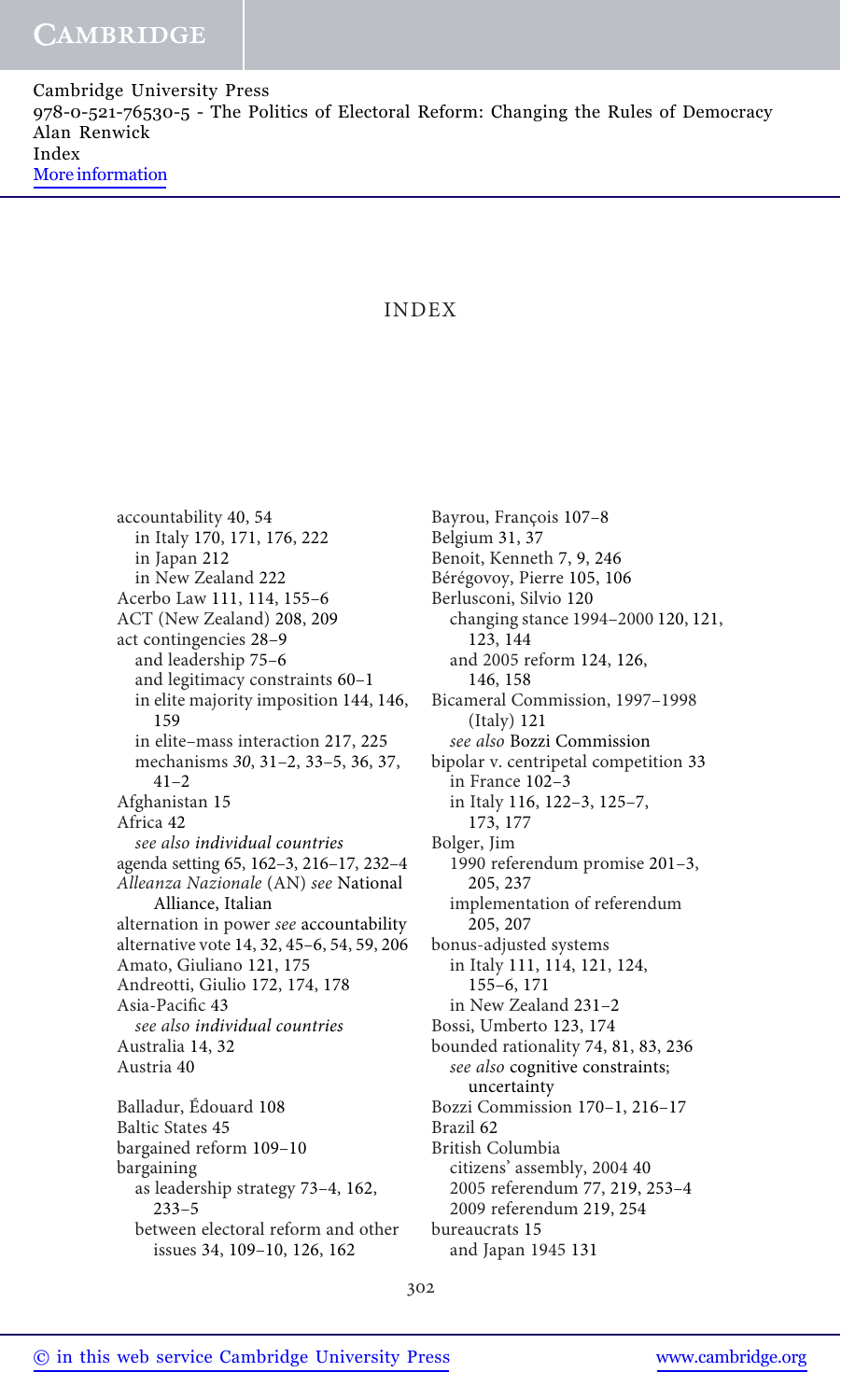Cambridge University Press 978-0-521-76530-5 - The Politics of Electoral Reform: Changing the Rules of Democracy Alan Renwick Index [More information](http://www.cambridge.org/9780521765305)

## index 303

business organizations 17 in Italy 227 in Japan 184, 188 in New Zealand 224 Campaign for Better Government 206–7, 224 Campbell, Gordon 254 Canada 12, 13, 77, 219, 253–4 see also British Columbia; Ontario; Prince Edward Island Capitant, René 90, 92 Casini, Pier Fernando 146 centripetal competition see bipolar v. centripetal competition checks and balances 40–1 in New Zealand 40–1, 195–6, 203–5, 218, 227 Chevènement, Jean-Pierre 102–3 Chile 32 Chirac, Jacques 103–4, 107, 156 Christian Democrats, Italian (DC) 33 and 1953 reform 113–15 and 1954 reform 118 in 1980s 171, 172 and 1993 reform 173, 174, 176, 177, 178, 214, 215 see also Union of Christian Democrats, Italian church 227 citizens in elite majority imposition 88, 147–58, 240 in elite–mass interaction 217–24, 227–8, 239–40, 244–5 in France 97, 151, 152 in Italy 116, 121–3, 128, 152–3, 172–3, 176 in Japan 136, 137, 149, 186–7, 191 in New Zealand 203–5 manipulation by leaders 75–6, 220–4, 238, 244–5 role in electoral reform 15–17, 31–2, 239–40 citizens' assemblies 40, 62 citizens' initiatives see referendums Clean Government Party, Japanese see Kōmeitō

coalitions and elite majority imposition 143, 144, 145, 161–2, 247 and elite–mass interaction 228 impact on motivations 32–4, 53–4, 55 cognitive constraints 58–60, 160–1, 230–1, 241 and history, diffusion, fashion 59–60, 161, 231 and institutions 58–9, 60, 160, 163–5, 230–1 and path dependence 82 in France 160 in Italy 160, 231 in Japan 160, 230–1 in New Zealand 230 Cold War impact of emergence 95, 114, 134 impact of end 173, 174–6 Colombia 42 Colomer, Josep 7, 23, 247, 250 communism, impact of collapse of 173, 174–6 Communist Party, French (PCF) and 1945–1946 reform 90, 91, 93–4, 139 exclusion from government 1947 95 and 1958 reform 98 between 1958 and 1981 100 Communist Party, Italian (PCI) and 1953 reform 114, 116 and 1954 reform 118–23 1980s proposals 171 see also Democratic Party of the Left, Italian Communist Party, Japanese (JCP) and 1947 reform 134 and 1994 reform 190–1 complexity of electoral reform 2, 10, 84–5, 146, 250, 255 of elite majority imposition 20, 87–8, 146, 160, 163–5 of elite–mass interaction 20–1, 210 conflict see stability constituency service 44, 228 contagion see diffusion, international coordination problem 80, 83, 84, 205, 235–6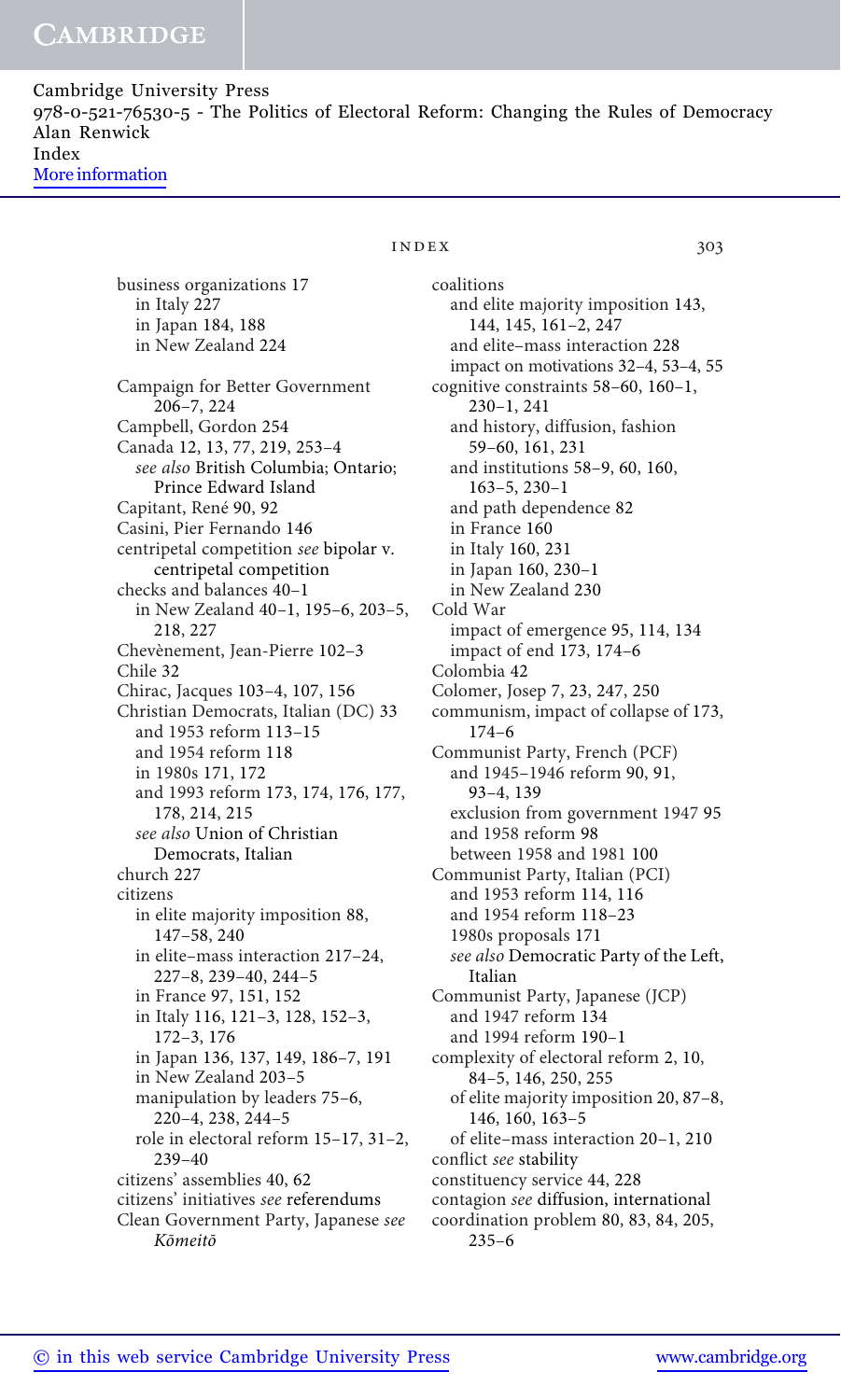Cambridge University Press 978-0-521-76530-5 - The Politics of Electoral Reform: Changing the Rules of Democracy Alan Renwick Index [More information](http://www.cambridge.org/9780521765305)

## 304 **index**

corruption 43 electoral reform as solution to 43, 135, 218, 221–2 in Italy 170, 174, 176 in Japan 179–80, 186, 187, 188, 221–2 Costa Rica 42 courts 13–14 Craxi, Bettino 170, 172, 173, 174, 175 crisis 4–5, 50, 219–20, 239, 253 cumulative vote 15 Czechoslovakia 11 Czech Republic 13–14 D'Alema, Massimo 121, 122 Debré, Michel 90, 92, 98 De Gasperi, Alcide 118, 120 de Gaulle, General Charles and 1945–1946 reform 89, 92–3, 99 and 1951 reform 151 and 1958 reform 98, 99, 140 after 1958 100 De Mita, Ciriaco 171, 172 democracy definition 5 pursuit of 38–42 Democratic Party of Japan (DPJ) 229–30 Democratic Party of the Left, Italian (PDS) and 1993 reform 173, 174, 176, 177, 178 1994–2001 reform pressure 122 creation 173, 174–5 desire for bipolar competition 122, 214 Democratic Socialist Party, Japanese (DSP) 188–9, 190–2, 226 democratization, electoral reform during 3–4, 11–12, 15, 56–7, 87, 89, 159, 250 diffusion, international 59, 60, 161 Dini, Lamberto 120 discernment, skill of 79 Donald, Rod 223 Dunne, Peter 209 East-Central Europe 45, 49, 56

see also individual countries

economy effect of economic situation on electoral reform 62, 155, 203–5, 218–19 effects of electoral systems on 43–4 Eda, Satsuki 188 electoral reform definition of major reform 3 direction of reform 23, 164–5, 164, 238, 250–1 future of 251–4 incidence during democratization 3–4 incidence in established democracies 4–5, 6, 10, 23, 245 political nature of 84–5 types of reform process 10–17, 11, 239–42 see also elite–external interaction; elite majority imposition; elite–mass interaction; elite settlement; external imposition; judicial decision; mass imposition Electoral Reform Coalition (New Zealand) 205, 206, 207, 223–4, 236 Electoral System Advisory Councils (Japan) in 1950s–1970s 135, 136, 179, 230 in 1989–1990 181–2, 216, 230, 233 electoral systems definition 2–3 effects 54–5 'extreme' systems 8, 9, 23, 218, 219, 245–6 types 3, 4 elite–external interaction 15, 87 in Japan 1945 130–3 elite majority imposition cases 87 definition and character 11, 20, 87–8, 138, 240 incidence 12–13, 16 relationship to elite settlement 12 elite–mass interaction definition and character 16, 20–1, 167, 210–11, 239–40 incidence 16, 238 manipulability of process 22, 238, 244–5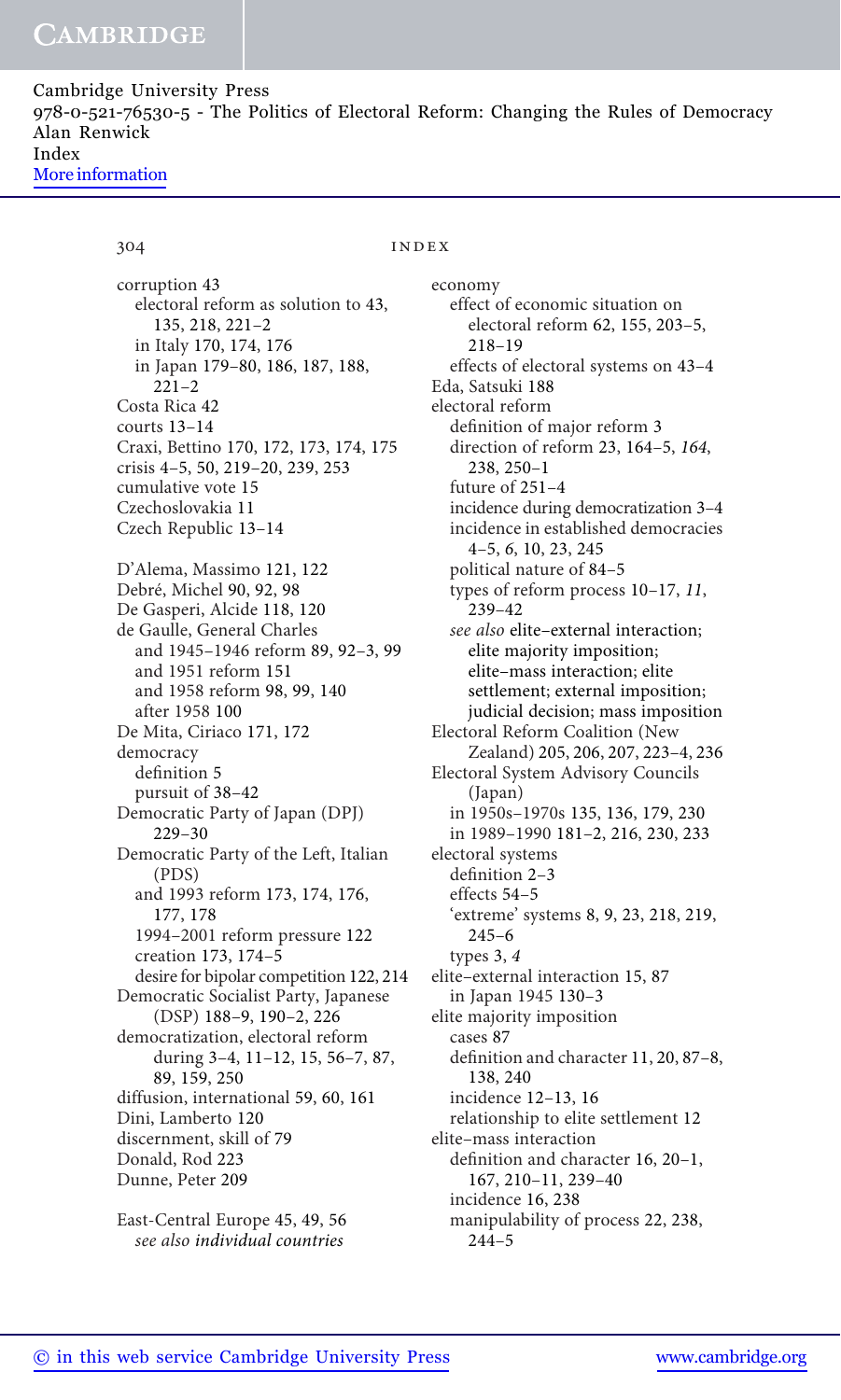Cambridge University Press 978-0-521-76530-5 - The Politics of Electoral Reform: Changing the Rules of Democracy Alan Renwick Index [More information](http://www.cambridge.org/9780521765305)

## elite settlement 11–13, 87, 89, 109, 159 Elster, Jon 19 European Court of Human Rights 13, 14 experts 14, 27, 38, 49, 54–5, 227 external actors 14–15, 130–3 external imposition 14–15 Fabius, Laurent 105 fairness 38–40 in France, 1945–1946 91 in New Zealand 202 fashion in electoral reform 60, 161 Federation of Labour, New Zealand 196, 197 Fiji 11, 14, 41, 42, 59, 71, 84 Fini, Gianfranco 122, 123, 126–7, 146 focal points 83, 205, 232, 235–6 Follini, Marco 146 foreign actors see external actors Forlani, Arnaldo 172, 174 Forza Italia and 2005 reform 125, 126–7 framing 72–3, 156, 222–3 France 5, 62, 89–110, 155 electoral systems before 1945 89, 90, 160 1945–1946 reform 89–95, 139–40 1951 reform 32, 95–7, 143, 151, 162 1955 reform attempt 97 1958 reform 98–9, 140 1985 reform 8, 99–103, 146, 152, 156, 157 1986 reform 8, 103–4, 153, 156 1991–1992 reform discussion 104–6, 146 2007–2008 reform discussion 107–10 cognitive constraints 160 introduction of direct presidential elections, 1962 100 leadership 162 legitimacy constraints 97, 149, 151–2, 153, 154, 155, 156, 157 threshold changes, 1967 and 1976 99–100 uncertainty 91, 92, 93–4 Front National see National Front, French future of electoral reform 251–4

## index 305

Gaullists and 1945–1946 reform 90, 92 organization 1947–1951 95 and 1951 reform 98 and 1958 reform 98 after 1958 100 and 1985 reform 102 and 1986 reform 103–4, 156 and 2007–2008 reform discussion 108 see also de Gaulle, General Charles Germany 1949 choice 15, 34 1966–1969 reform discussion 33–4, 149–50 1985 reform 109 2005 reform possibility 149–50 legitimacy of post-war institutions 155 role of Constitutional Court 13 gerrymandering 148, 151 governance 43, 218 in France 1945–1946 91 in Italy 1993 171 see also corruption Graham, Doug 202–3, 206, 226, 236 Greece 32, 89 Green Party, Canadian 13 Green Party, French 105, 106 Green Party, Italian 176, 234 Gulf War 183 Hata, Tsutomu 183, 188, 189 Hatomander 134–6 Hatoyama, Ichirō 135 heresthetic 72–3 history 66 and cognitive constraints 59, 60, 161, 231 and legitimacy constraints 61–2, 64, 82, 155–6, 158 and values 45, 51, 52, 82, 228 Horowitz, Donald 14 Hosokawa, Morihiro 190–1, 192–3, 234 House of Councillors (Japanese) 1982 reform 180 and 1994 reform 192–3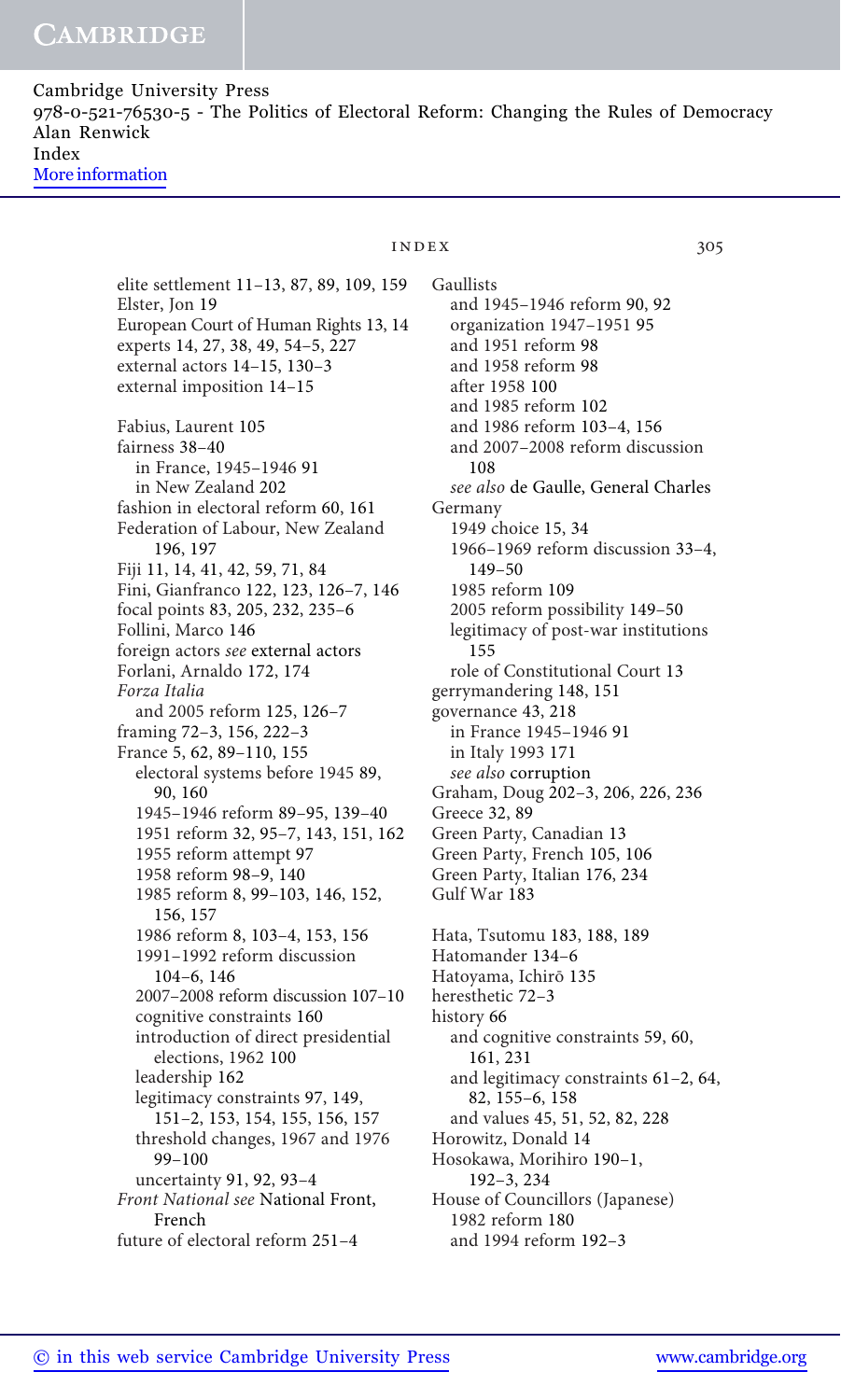Cambridge University Press 978-0-521-76530-5 - The Politics of Electoral Reform: Changing the Rules of Democracy Alan Renwick Index [More information](http://www.cambridge.org/9780521765305)

Hungary

## 306 **index**

communist party in 1989 31, 35–6 dissidents in 1989 12, 42, 43, 58 since 1989 65 ideas see values identity 45, 66, 82 Illinois 15, 16 incumbents' status quo bias 81–2, 136, 185, 214–15 influence, maximization of 34–5, 36–7, 144, 225–6 information effects of changes in 31, 93–4, 225 see also uncertainty inherent and contingent factors 7–10, 217–20, 245–6 institutions 66–7, 242 and cognitive constraints 58–9, 60, 160, 163–5, 230–1 and legitimacy constraints 63, 64, 157 and power-seeking 52–3, 54–5, 139–40, 144–5 and translation of preferences into outcomes 64–5, 162–3, 232–3, 242 efficient v. redistributive 10–11 manipulation by leaders 75–8, 234, 242, 243–4 interest groups see pressure groups interests 243–5 national interest see values politicians' interests see power interests international factors see diffusion, international; elite–external interaction; external actors; external imposition intra-party power, pursuit of 36, 126, 139–40 Iraq 15 Ireland 65 Israel 34, 43 Italian Social Movement (MSI) and 1953 reform 113–14, 116 and 1993 reform 176, 177 Italy 5–6, 111–28, 169–78 1919 introduction of PR 111 1923 Acerbo Law 111–12

1946 reform 112–13 1953 reform 113–17, 150–1, 155–6, 157 1954/1957 reform 117–19, 153 1991 referendum 172–3 reform pressure before 1993 173, 211–12, 216–17, 218, 224, 233–4 1993 reform 9, 169–78 description of 1993 system 169 effects of 1993 reform 120, 220–1 goals of 1993 reform movement 120, 170, 176, 211–12, 214 opposition to 1993 reform 172, 173 1993 referendum 174–6 responses to 1993 referendum 176–8, 231, 232 1994–2001 reform pressure 118–23, 212 2005 reform 8, 9, 123–7, 146, 152–3, 157–8, 159, 162 2009 referendum 128, 212 cognitive constraints 160, 230–1 leadership 162, 224, 233–4 legitimacy constraints 150–1, 152–3, 154, 155–6, 157–8 path dependence 235–6

Japan 129–37, 179–93 electoral systems before 1945 129–30 1945 reform 130–3 1947 reform 133–4, 153, 155 1956 reform attempt 134–6, 149, 154, 157, 160 1973 reform attempt 136–7, 139, 149, 154, 160 1982 House of Councillors reform 180 1991 reform bill 182, 187 1993 reform bill 187–90 1993 election 189–90, 190, 191 1993–1994 reform process 190–3, 222–3 1994 reform 9, 179–93 description of 1994 system 9, 179 effects of 1994 reform 221–2, 229–30 goals of 1994 reformers 182–4, 212–14

uncertainty 169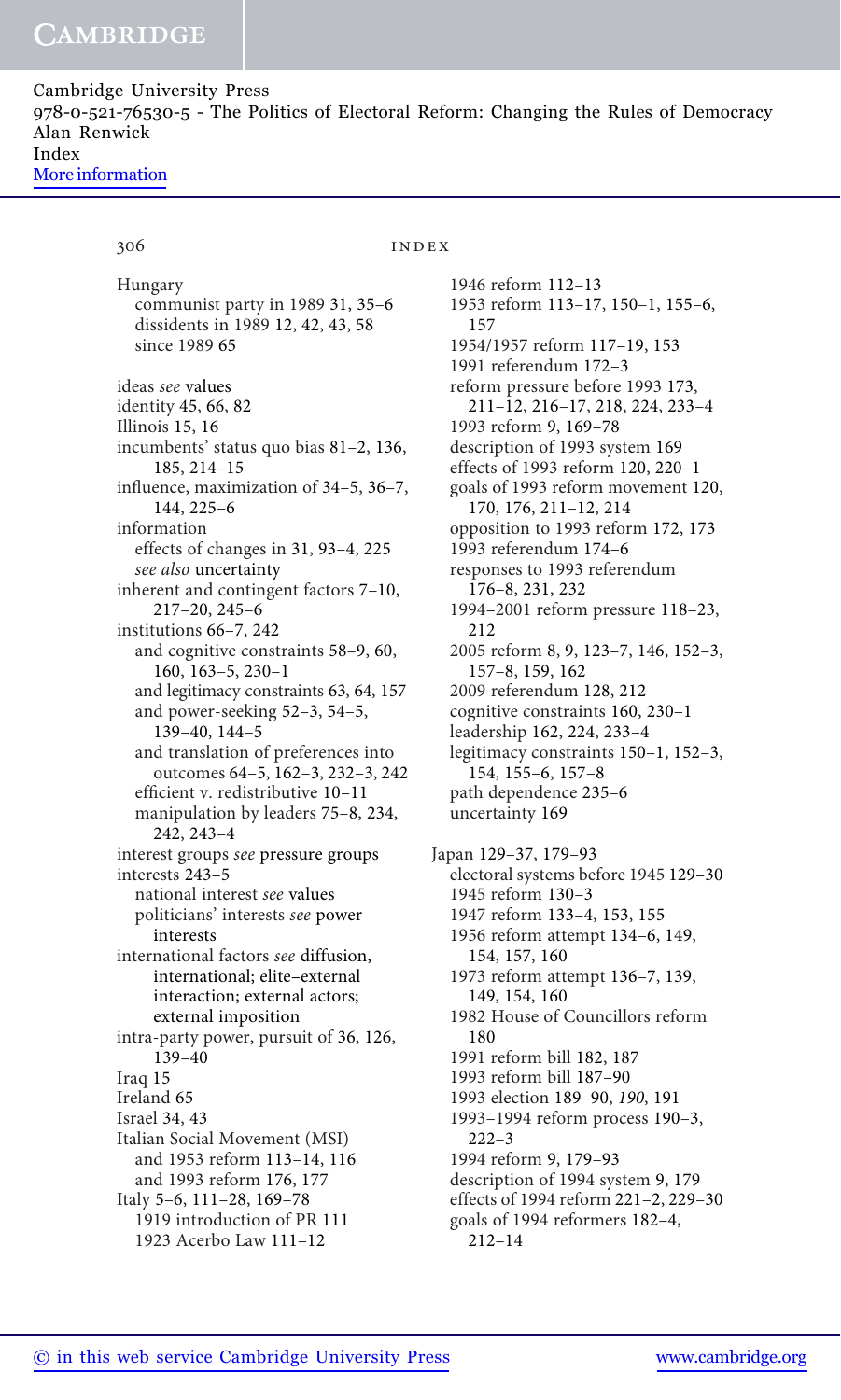Cambridge University Press 978-0-521-76530-5 - The Politics of Electoral Reform: Changing the Rules of Democracy Alan Renwick Index [More information](http://www.cambridge.org/9780521765305)

> opposition to 1994 reform 184–6, 214–15 cognitive constraints 160, 230–1 effects of SNTV 218, 221–2 leadership 222–3, 233, 234–5 legitimacy constraints 149, 153, 154, 155, 157 path dependence 236, 237 uncertainty 130, 132, 185, 186, 229–30 Japanese Communist Party (JCP) see Communist Party, Japanese Japan New Party (JNP) see Nihon Shintō Japan Renewal Party (JRP) see Shinseitō Japan Socialist Party (JSP) see Socialist Party, Japanese Jospin, Lionel 105 judicial decision 13–14, 173 Kaifu, Toshiki 181, 182, 187 Kanemaru, Shin 182, 188 Keidanren (Federation of Economic Organizations) 184 Key, John 208–9 kōenkai 136, 139 Kōmeitō (Clean Government Party) 188–9, 191–2, 226, 237 Kyowa scandal 187 Labour Party, New Zealand 1978–1984 195, 196–8, 214 reasons for accepting creation of Royal Commission, 1985 196–8 1987 election and aftermath 200–1 Lange, David 200, 229 Latin America 42 see also individual countries leadership 69–79 and institutions 75–8, 234, 242, 243–4 and legitimacy constraints 62–3, 64, 156 definition 69–70 in elite majority imposition 161–2 in elite–mass interaction 220–4,

## index 307

in Italy 162, 224, 233–4 in Japan 222–3, 233, 234–5 in New Zealand 223–4, 234 Lega Nord and 1993 reform 174, 176, 178, 225 and 2005 reform 125 emergence 174, 175 legge truffa 113–19, 150–1, 153 legitimacy constraints 22, 31–2, 35, 60–4, 147–58, 231–2, 240, 242, 243–4 and act contingencies 60–1 and electoral timetable 157–8 and historical experience 61–2, 64, 155–6 and institutions 63, 64, 157 and leadership 62–3, 64, 156 and path dependence 80–1, 82 and values 61, 64, 154 in France 97, 149, 151–2, 153, 154, 155, 156, 157 in Germany 149–50, 155, 156 in Italy 150–1, 152–3, 154, 155–6, 157–8 in Japan 149, 153, 154, 155, 157 in the UK and US 147–8 Le Pen, Jean Marie 102, 105–6 Lesotho 15 Liberal Democratic Party, Japanese (LDP) and 1956 reform attempt 135 and 1973 reform attempt 136–7 1973–1988 179–80 1989 report 181 1993 defections 189–90 and 1994 reform 182–5, 187–8, 189, 192–3 after 1994 221 creation 135 'young reformers' 182, 183–4, 188, 189, 192, 212–13, 215, 216, 223 Liberal Party, Italian (PLI) and 1946 reform 112 and 1953 reform 113, 115–16 and 1954 reform 117–18, 119 Liberal Party, Japanese 133–4 limited vote 130

233–5 in France 162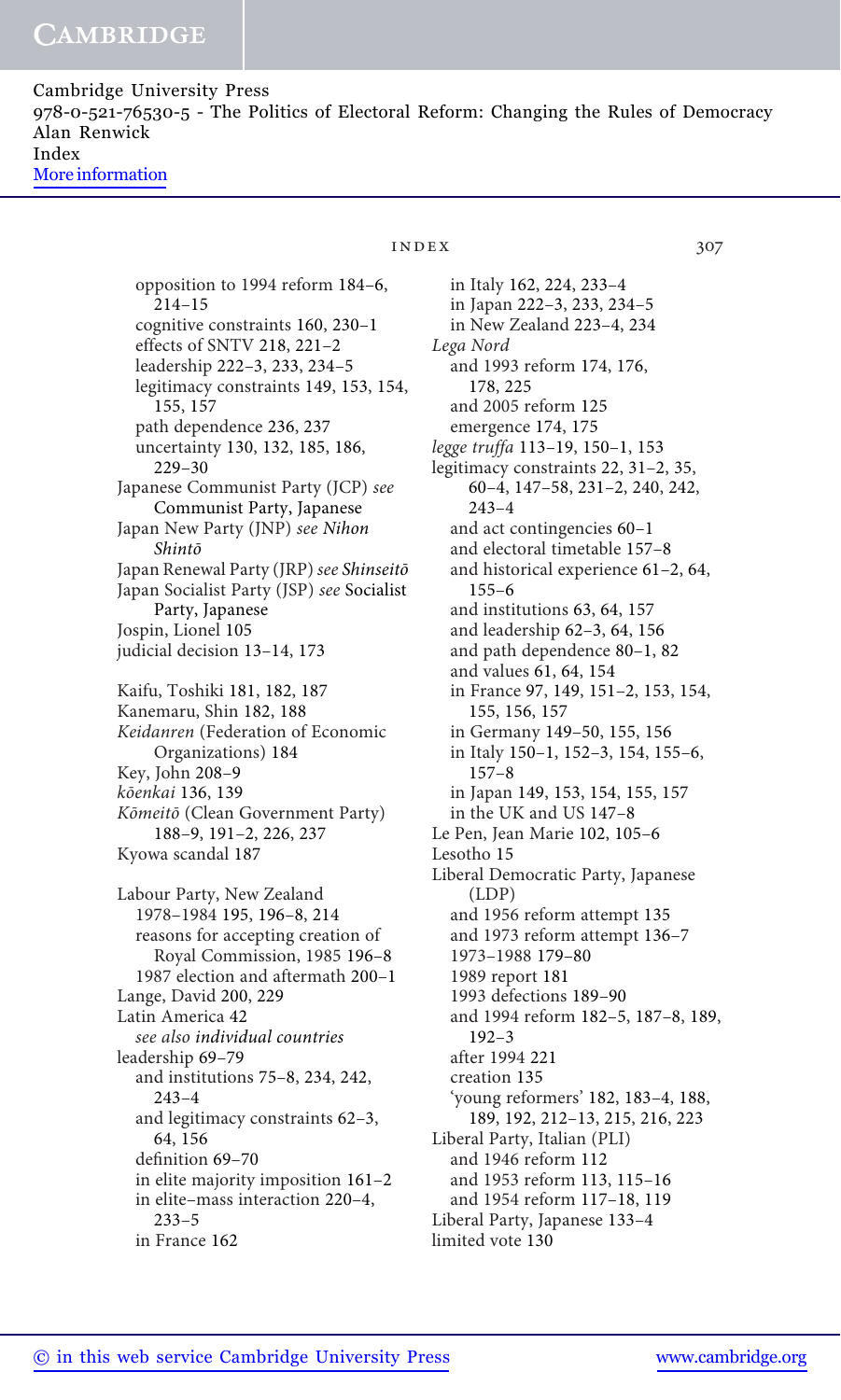Cambridge University Press 978-0-521-76530-5 - The Politics of Electoral Reform: Changing the Rules of Democracy Alan Renwick Index [More information](http://www.cambridge.org/9780521765305)

## 308 **index**

list proportional representation (list PR) in France 91, 92, 98 in Italy 111, 112, 119 in New Zealand 223 in South Africa 40, 41 Lockheed scandal 180 lopsided majorities 38–9, 219–20 McCully, Murray 202–3, 226, 236 Maccanico, Antonio 120–1 Malta 219 Mandela, Nelson 71 Māori Party 208, 209 mass imposition 15–16 Mattarella, Sergio 177 maximin strategy 56–7, 94–5, 159 May's law 49 methodology 6–7, 25–6, 242–3 Miki, Takeo 179, 182 minorities, representation of 40, 199 misperception 57–8, 78, 158–9, 229–30, 241 Mitterrand, François and 1985 reform 101–2, 140, 144, 146 and 1986 reform 103 and 1991–1992 reform discussion 104–5, 140, 144, 146 mixed-member majoritarian (MMM) system in France 105, 106, 107–8 in Italy 169 in Japan 136–7, 179, 230 in New Zealand 199, 200, 202, 208 mixed-member proportional (MMP) system in France 101 in Germany 150 in Italy 121, 171 in Japan 136, 182, 186, 188 in Lesotho 15 in New Zealand 6, 199 Miyazawa, Kiichi 187–8, 189 Monarchists, Italian 113, 116, 118 monarchs 15 money politics see corruption Morin, Hervé 108

motivations 27–46, 239–41, 248 determinants 18, 48–54 in elite majority imposition 139–47 in elite–mass interaction 211–16, 227–8 relationship between power motivation and values 27 see also objectives of power seekers; power interests; values Mouvement Républicain Populaire (MRP) see Popular Republican Movement, French Movimento Sociale Italiano (MSI) see Italian Social Movement Mulgan, Richard 199 multi-level games, manipulation of 76, 222–3, 234 National Alliance, Italian (AN) 122, 126–7 National Front, French 102, 103, 104, 105–6 National Party, New Zealand 1990 referendum promise 201–3 actions 1990–1993 205–7 policy since 1996 208 plans for referendum, 2011 208–9 Netherlands 33, 34, 40, 62 New Party Harbinger see Sakigake New Wave Society (Japan) 186 New Zealand 6, 9, 194–209 1978–1984 195–8, 219 Royal Commission on the Electoral System, 1985–1986 41, 44, 195, 198–9, 230, 236 reactions to Royal Commission, 1986 200 1987 election and aftermath 200–1, 229 1990 election 201–3 1992 and 1993 referendums 194, 203–7, 222, 232–3 2011 proposed referendum 208–9 cognitive constraints 230 goals of reformers 195–6, 203–5, 211, 214, 227–8 institutions 232–3 leadership 223–4, 234 opponents of reform 197–8, 207, 222 path dependence 236, 237 uncertainty 229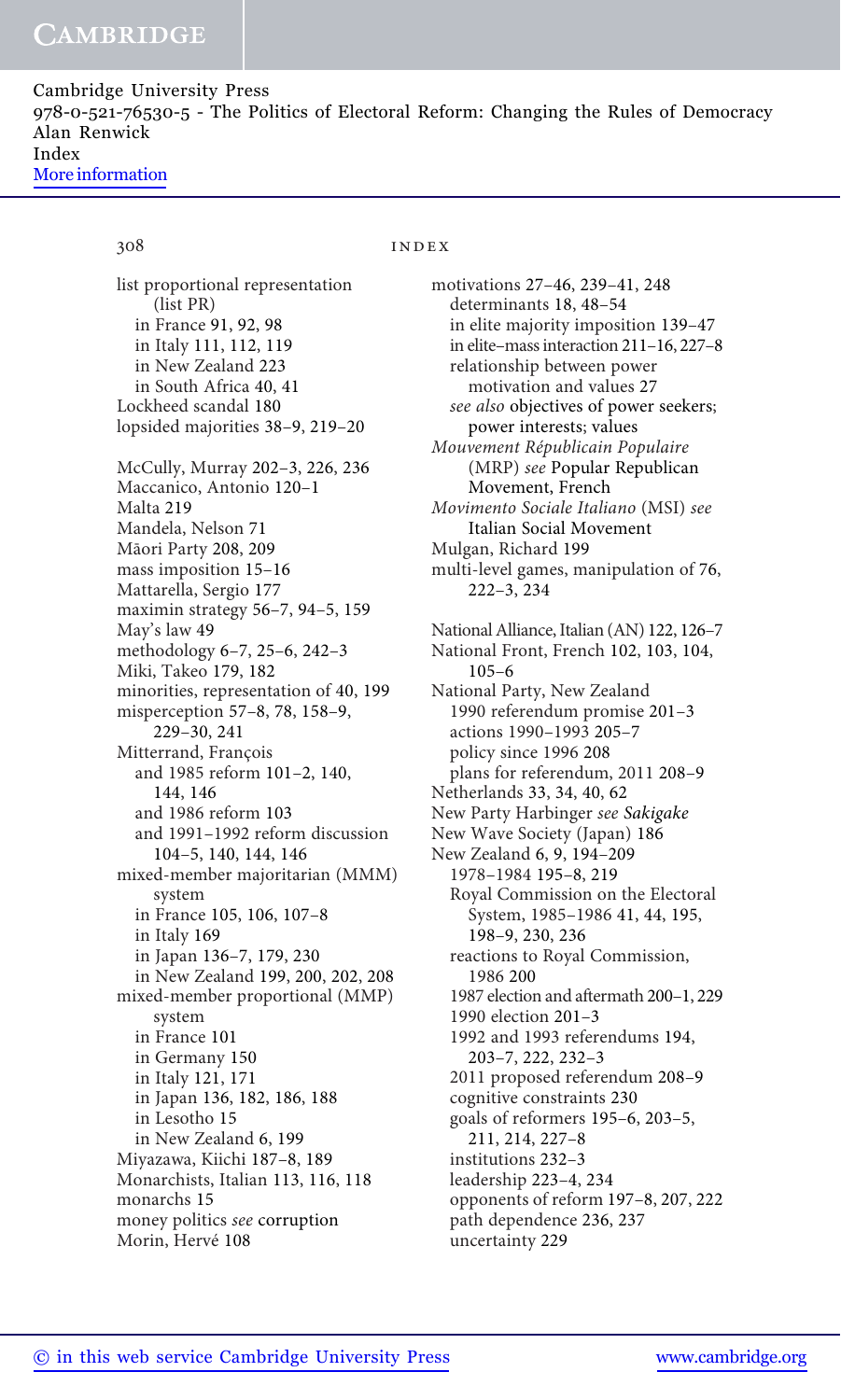Cambridge University Press 978-0-521-76530-5 - The Politics of Electoral Reform: Changing the Rules of Democracy Alan Renwick Index [More information](http://www.cambridge.org/9780521765305)

> Nigeria 42 Nihon Shinseitō see Shinseitō Nihon Shintō (Japan New Party) 190, 192 Northern League see Lega Nord Northey, Richard 226, 236 Norway 109 Nouveau Centre 108–10 objectives of power seekers 29–37, 30 determinants 53 in elite majority imposition 141, 145 in elite–mass interaction 228 see also influence, maximization of; intra-party power, pursuit of; office-seeking; party system reconfiguration, pursuit of; power interests; re-election, pursuit of; seat-maximization; vote maximization; voter preferences, maximization of Occhetto, Achille 173, 214, 225, 234 office-seeking 28, 33–4, 48–9, 144, 215–16 Ontario citizens' assembly, 2006–2007 40 2007 referendum 77, 219, 253–4 opportunity cost of reform 35 Oregon 15 outcome contingencies 28–9, 30 Ozawa, Ichirō in LDP, 1989–1993 182, 187, 188, 189, 233 and Hosokawa government, 1993–1994 191–2, 234 and DPJ, 2009 229–30 goals 182–3, 186, 213–14 leadership role of 222–3, 233, 234 Palmer, Geoffrey and creation of Royal Commission 195–6, 199, 217 career 215 leadership role of 223, 234, 237 reasons for supporting electoral reform 40–1, 43, 195–6, 211, 218 support for reform 1986–90 200–1 Pannella, Marco

## index 309

Papua New Guinea 45–6, 59, 73–4 Parti Communiste Français (PCF) see Communist Party, French parties effectiveness of parties as value 41 nature of parties 52–4, 139–40, 144–5 power interests, 29–35, 30 role in electoral reform 28, 52–3 Parti Socialiste (PS) see Socialist Party, French Partito Comunista Italiano (PCI) see Communist Party, Italian Partito Democratico della Sinistra (PDS) see Democratic Party of the Left, Italian Partito Liberale Italiano (PLI) see Liberal Party, Italian Partito Repubblicano Italiano (PRI) see Republican Party, Italian Partito Socialista Democratico Italiano (PSDI) see Social Democratic Party, Italian Partito Socialista Italiano (PSI) see Socialist Party, Italian party block vote 60, 96, 97, 98, 99, 160 party system impact on electoral reform 23, 66–7, 247–50 impact on electoral system preferences 55, 66–7, 145 party system reconfiguration, pursuit of 36–7, 116, 122–3, 126–7, 171, 173, 213–14, 225–6 Pasquino, Gianfranco 171 path dependence 79–84 and elite majority imposition 88 and elite–mass interaction 226, 229, 235–8 persuasion 71–5 see also bargaining; framing; trust Peters, Winston 206 pivot parties 33, 122–3, 125–6, 177 Poland 57, 58 policy outcomes, pursuit of 43–4, 182–3, 213 policy-seeking 28, 48–9, 215–16

and 1993 reform 171, 177, 212 1999 and 2000 referendums 122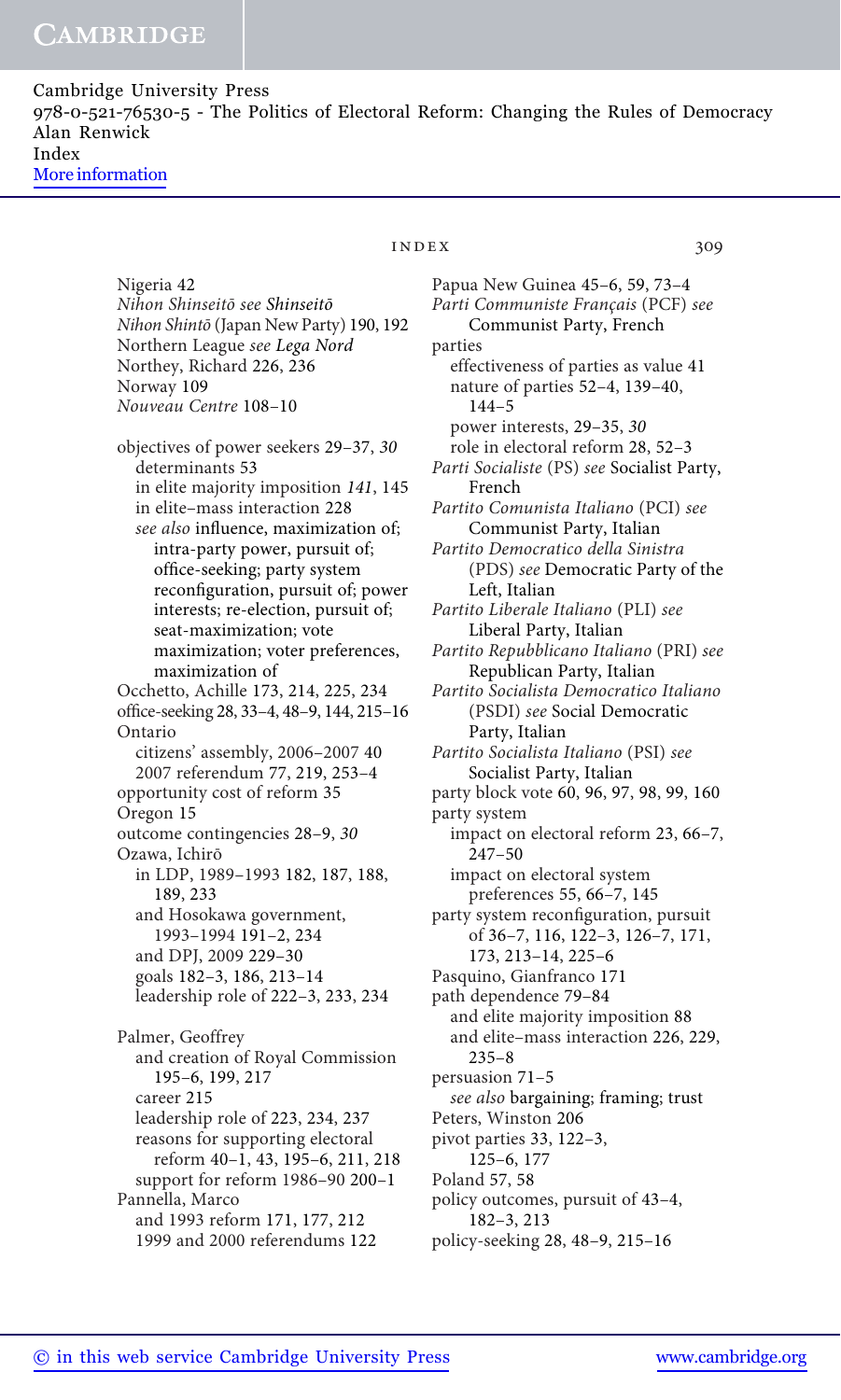Cambridge University Press 978-0-521-76530-5 - The Politics of Electoral Reform: Changing the Rules of Democracy Alan Renwick Index [More information](http://www.cambridge.org/9780521765305)

## 310 **index**

Quinn, Pat 16

politicians 17, 240–1 career trajectories 53, 54, 67, 215–16 determinants of motivations 48–50, 144–6, 240–1 differences between leaders, backbenchers, and activists 36, 48–9, 52–3, 67, 139–40 motivations 139, 140–4, 145–6, 211–16 power over electoral reform 10–17, 21–2, 243–5 role of individual politicians in electoral reform 35–7 see also leadership Popular Republican Movement, French (MRP) and 1945–1946 reform 90, 91, 93–4 and 1951 reform 95–7 and 1958 reform 98 as centralized party 139, 140, 144 post-materialism 51–2, 227 power interests 22, 28–37, 30, 48–50, 240–1, 243–5 determinants 52–4 relationship to values 27 role in elite majority imposition 139–47 role in elite–mass interaction 213–15 see also act contingencies; objectives of power seekers; time horizons power maximization perspective 7–10, 246–7 practicability 45–6, 92 Prince Edward Island 219, 253–4 pressure groups 17, 49, 227 in Italy 171, 227 in Japan 184, 188 in New Zealand 196, 197, 205, 223–4 process manipulation 75–8 Prodi, Romano 121, 152 Progressive Party, Japanese 131, 132, 133–4 promises, binding power of 83–4, 205, 207–8, 237 proportional representation see list proportional representation; mixed-member proportional system; single transferable vote public opinion see citizens

Rabuka, Sitiveni 71, 84 Radical Party, French and 1945–1946 reform 90–1 and 1951 reform 95–7 as party of notables 140, 144 Rassemblement du Peuple Français (RPF) see Gaullists Rassemblement pour la République (RPR) see Gaullists reapportionment/redistricting 13, 92, 104, 109, 135 recession, effect of 203–5, 218–19 Recruit scandal 180, 186, 217, 233 Reddy, Jai Ram 84 re-election, pursuit of 35–6, 136, 139 referendums 15–16, 232–3 British Columbia 2005 77, 219, 253–4 British Columbia 2009 219, 254 France 1946 89, 94 Ireland 1959 and 1968 65 Italy, pressure for, 1951 116, 122–3 Italy 1991 172–3 Italy 1993 174–6 Italy, failed petitions, 1995 and 1997 121 Italy 1999 121–2 Italy 2000 122 Italy 2009 128, 212 New Zealand 1992 and 1993 194, 203–7 New Zealand 2011 (proposed) 208–9 Ontario 2007 77, 219, 253–4 Prince Edward Island 2005 219, 253–4 Rengō (trade union confederation) 184, 186, 192, 225 representation 38–40 Republican Party, Italian (PRI) and 1953 reform 113, 115–16 and 1954 reform 117–18, 119 reputation 64, 74, 157–8 Rete, La 176 rhetoric 72–3, 156, 222–3 Rifondazione Comunista (RC) 174–5,

176, 177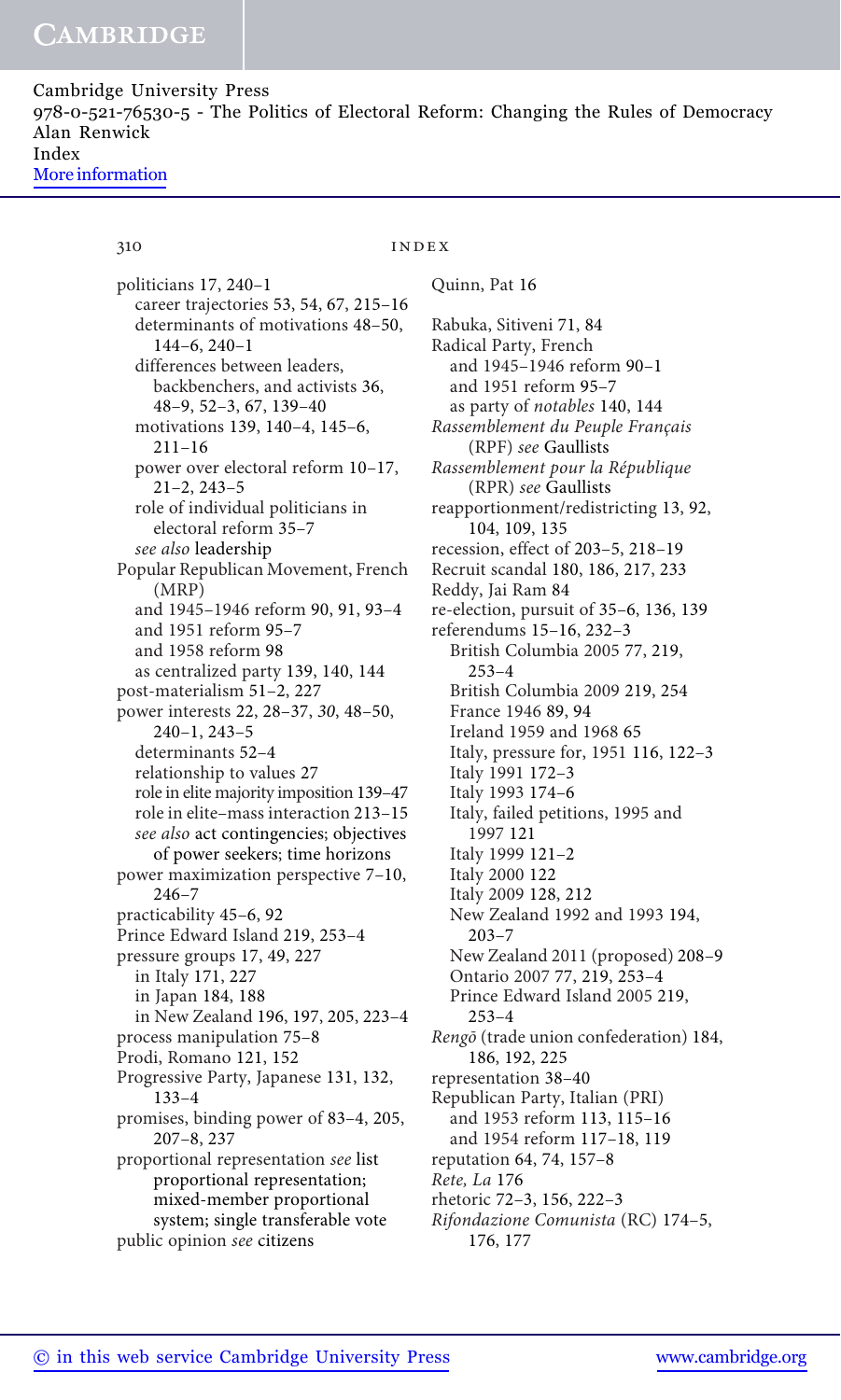Cambridge University Press 978-0-521-76530-5 - The Politics of Electoral Reform: Changing the Rules of Democracy Alan Renwick Index [More information](http://www.cambridge.org/9780521765305)

## $INDEX$  311

risk, attitudes towards 56–7, 159, 229 Rocard, Michel 103, 105, 146 Royal, Ségolène 107–8 Sagawa Kyūbin scandal 187, 188 Sakigake (Shintō Sakigake, New Party Harbinger) 189, 192, 212–13, 235 salami slicing 77–8, 234 Sarkozy, Nicolas 108 satisficing 35, 56, 225, 244 Saxby, Phil 223 scandals see corruption see also individual entries Scotland 12, 33, 34, 35, 41 seat-maximization 7–10, 32–3, 143, 214, 246–7 Section Française de l'Internationale Ouvrière (SFIO) see Socialist Party, French Segni, Mario and 1993 reform 171, 172, 173–4, 177, 211–12, 224, 233–4 1999 and 2000 referendums 122, 212 2009 referendum 212 career 215–16 goals 122, 171, 211–12 Shaminren (Social Democratic League) 188–9, 226 Shinseitō (Nihon Shinseitō, Japan Renewal Party) 189, 191–2 Shirtcliffe, Peter 206–7, 224 Shugart, Matthew Soberg 7, 23, 245–6 simplicity of electoral systems 41, 45–6 single-member plurality (SMP) 239–40, 248 in Canada 12, 219 in France 90, 92 in Ireland 65 in Italy 120, 122, 177 in Japan 129–30, 131, 133, 135, 136, 184, 188 in New Zealand 6, 218 in Papua New Guinea 45 in the UK 13 single non-transferable vote (SNTV) 129, 133–4, 180 effects 41, 45, 134–5, 136, 185, 218,

single transferable vote (STV) 58, 65, 199, 206, 222, 223 Sirius group (Japan) 188 Social Democratic League (Japanese) see Shaminren Social Democratic Party, Italian and 1953 reform 113, 115–16 and 1954 reform 117–18, 119 Socialist Party, French (PS/SFIO) and 1945–1946 reform 90, 91, 93–4 and 1951 reform 95–7 and 1958 reform 98 between 1958 and 1981 101 and 1985 reform 101–3, 146, 156 and 1991–1992 reform discussion 104–6, 146 and 2007–2008 reform discussion 107–8 Socialist Party, Italian (PSI) and 1953 reform 114, 116 and 1954 reform 118–23 in 1980s 170, 172 and 1993 reform 173, 174, 176, 178 Socialist Party, Japanese (JSP) and 1947 reform 133, 134 union in 1955 135 and 1956 reform attempt 135–6 and 1973 reform attempt 136, 137 and 1994 reform 185–6, 188, 189, 192–3, 214, 237 South Africa 11, 31, 40, 41, 71, 75, 84 spurious majorities 38, 196–8, 219, 220 Sri Lanka 42 Switzerland 15, 16 stability as goal of electoral reform 11, 12, 42, 54, 176 of electoral systems 4–5, 81–2, 243–4, 245 strategy changes in electoral strategy 225–6 see also leadership systemic failure 7–8, 9, 50, 217–20 Takemura, Masayoshi 183–4, 189, 192, 234

Takeshita, Noburu 180–1, 182, 217, 229, 233

221–2